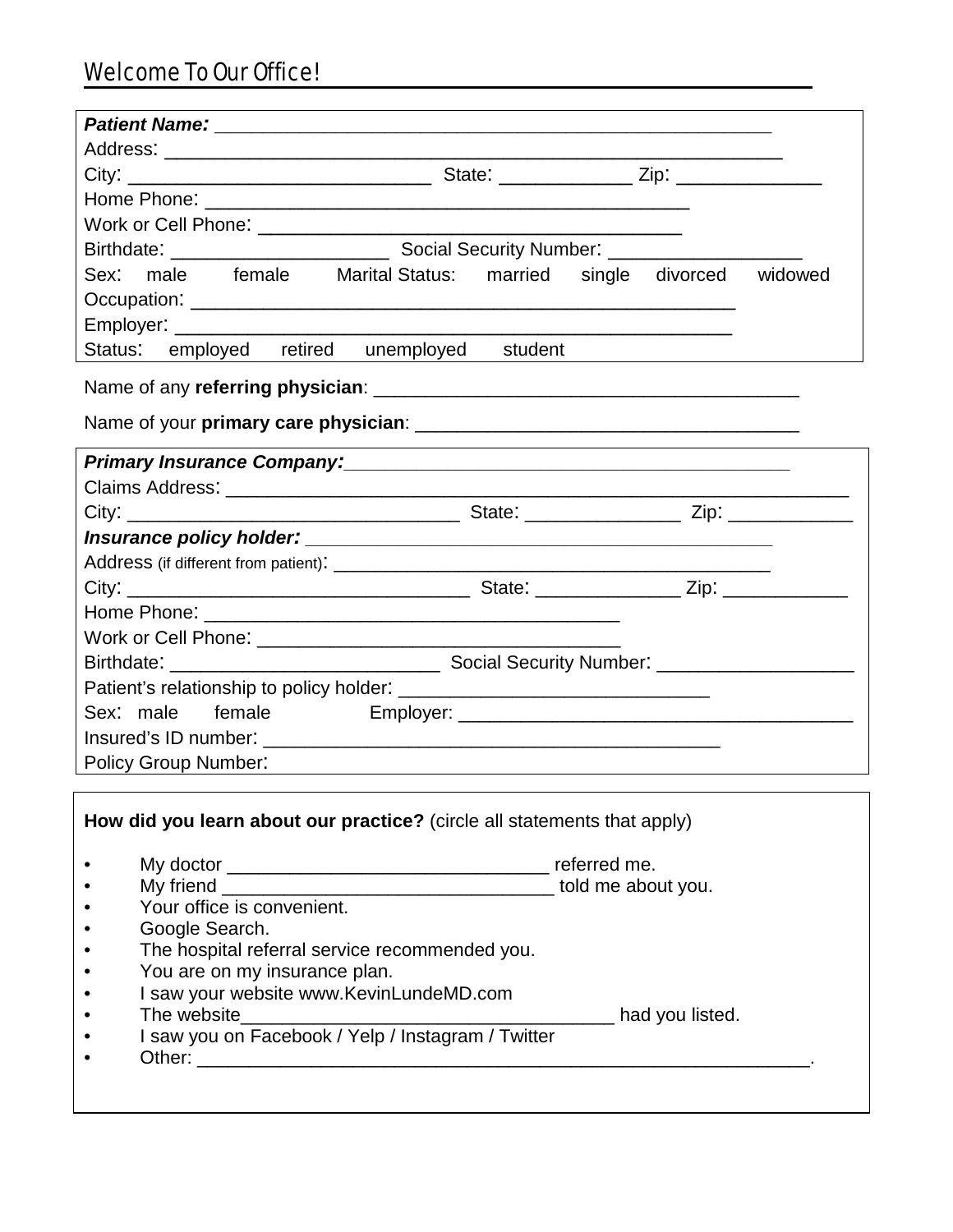| <b>Patient's Name:</b>                                   | Page 2                                                                       |  |
|----------------------------------------------------------|------------------------------------------------------------------------------|--|
|                                                          | May we leave a message or text you about your healthcare information? Yes No |  |
|                                                          |                                                                              |  |
| Please list anyone we can talk to about your healthcare: |                                                                              |  |
|                                                          |                                                                              |  |
|                                                          |                                                                              |  |
| <b>Emergency contact:</b>                                |                                                                              |  |
|                                                          |                                                                              |  |
| Relationship:                                            | Work / cell phone:                                                           |  |

Our office will file insurance for all reimbursable services to both your primary and secondary insurance carriers. Please remember that you are responsible for all deductibles, copays, and noncovered service amounts. We ask that you make any required payments at the time of check in. You may review our payment policy or ask our staff if you have any questions.